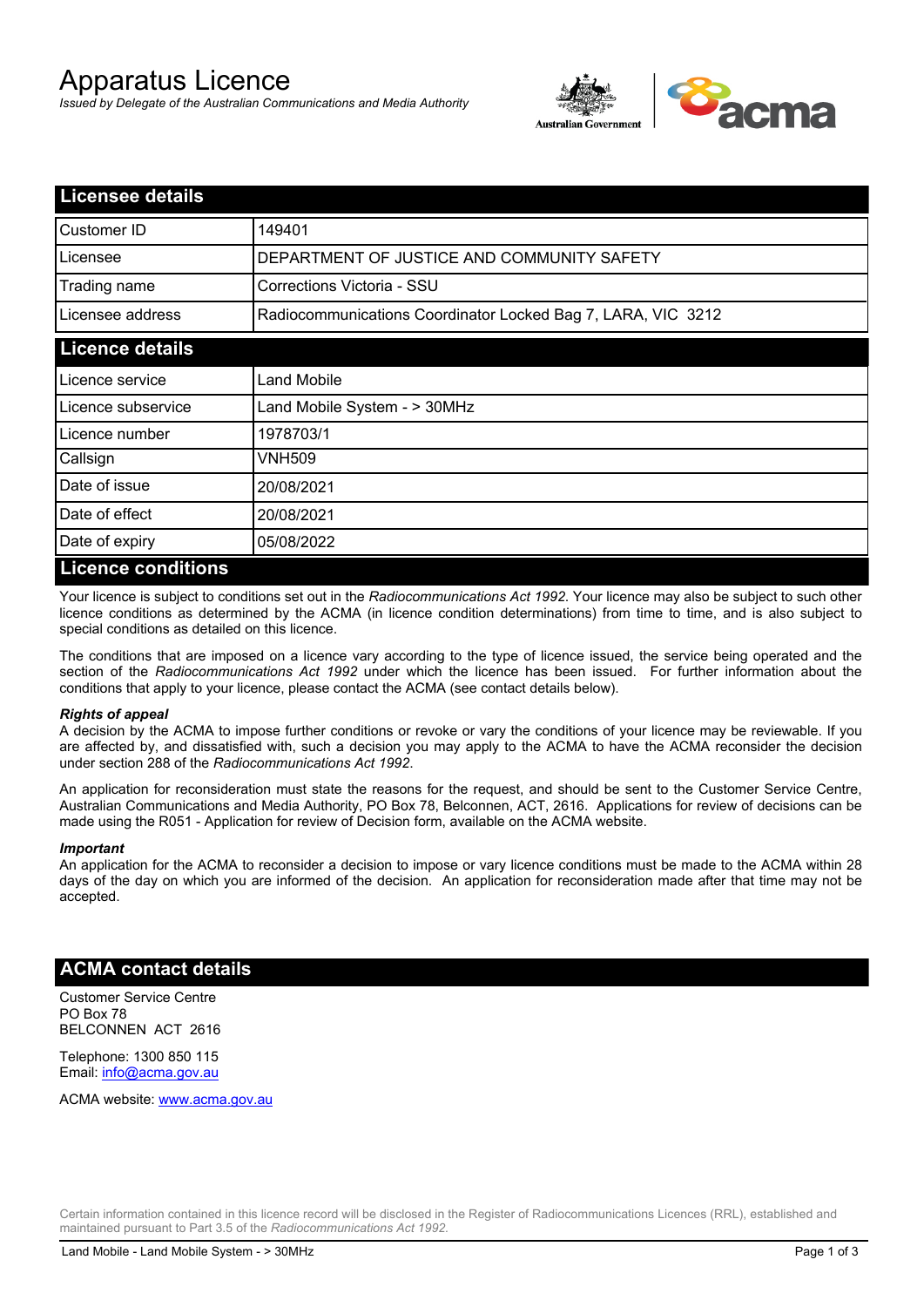## **Advisory Notes applying to licence no.: 1978703/1**

Conditions applicable to the operation of Land Mobile System station(s) authorised under this licence can be found in the Radiocommunications Licence Conditions (Apparatus Licence) Determination and the Radiocommunications Licence Conditions (Land Mobile Licence) Determination. Copies of these determinations are available from the ACMA and from the ACMA home page (www.acma.gov.au).